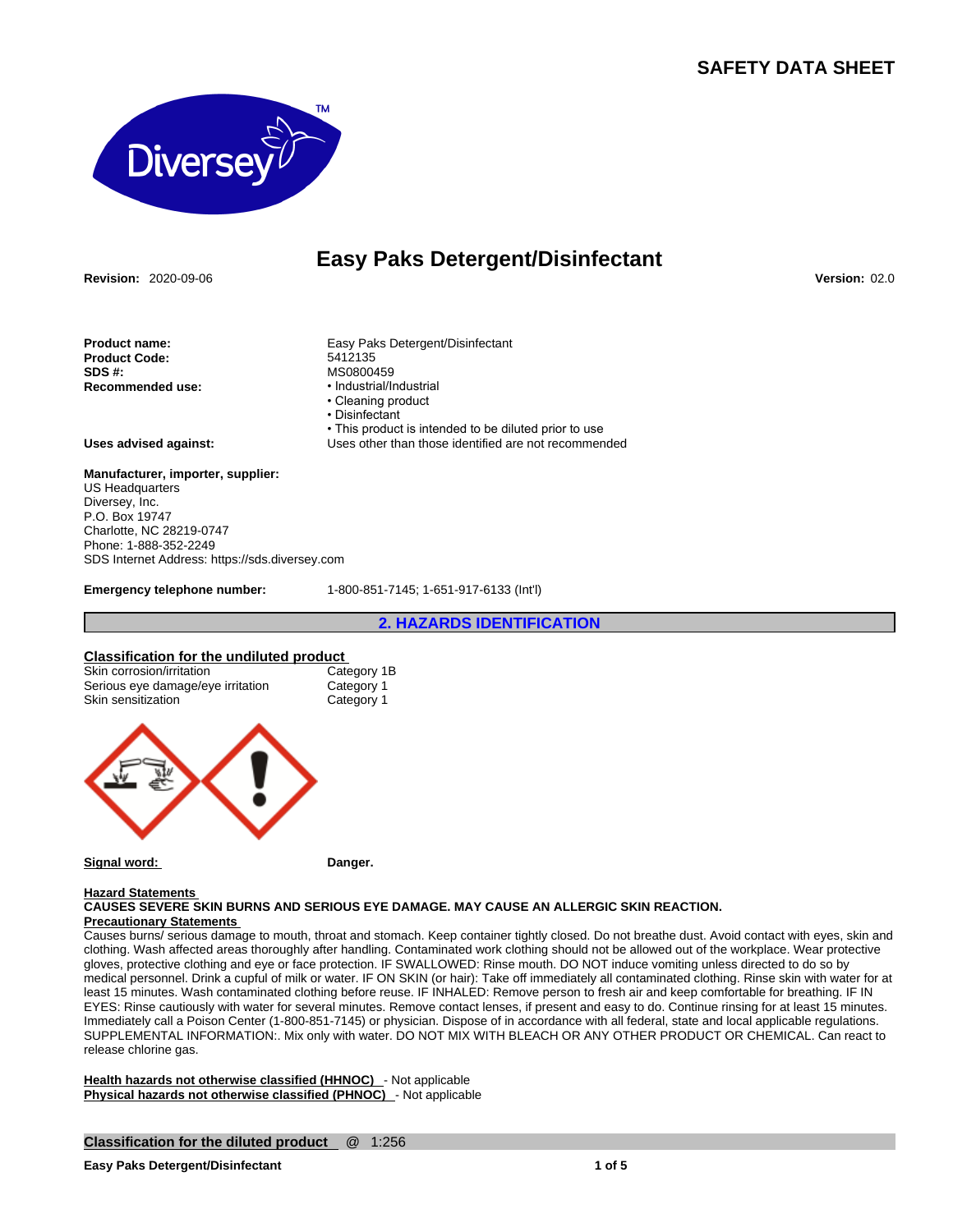This product, when diluted as stated on the label, is not classified as hazardous according to OSHA 29CFR 1910.1200 (HazCom 2012-GHS) and Canadian Hazardous Products Regulations (HPR) (WHMIS 2015-GHS).

#### **Hazard and Precautionary Statements**

None required.

# **3. COMPOSITION/INFORMATION ON INGREDIENTS**

# **Classified Ingredients**

| Ingredient(s)                                                                   | CAS#       | Weight %      |
|---------------------------------------------------------------------------------|------------|---------------|
| n-Alkyl (68% C12, 32% C14) dimethyl ethylbenzyl<br>ammonium chloride            | 68956-79-6 | $5 - 10%$     |
| n-Alkyl (60% C14, 30% C16, 5% C12, 5% C18)<br>dimethyl benzyl ammonium chloride | 68391-01-5 | $5 - 10%$     |
| Alcohol, C12-C15, ethoxylated                                                   | 68131-39-5 | $3 - 7%$      |
| Sodium carbonate                                                                | 497-19-8   | 1 - 5%        |
| Amines, C12-18-alkyldimethyl                                                    | 68391-04-8 | $> 0.1 - 1\%$ |
| d-Limonene                                                                      | 5989-27-5  | $> 0.1 - 1\%$ |
| Acid yellow 23                                                                  | 1934-21-0  | $> 0.1 - 1\%$ |

## **4. FIRST AID MEASURES**

#### **Undiluted Product:**

**Eyes:** IF IN EYES: Rinse cautiously with water for several minutes. Remove contact lenses, if present and easy to do. Continue rinsing for at least 15 minutes.

Skin: IF ON SKIN (or hair): Take off immediately all contaminated clothing. Rinse skin with water for at least 15 minutes.

**Inhalation:** IF INHALED: Remove person to fresh air and keep comfortable for breathing.

**Ingestion:** IF SWALLOWED: Rinse mouth. DO NOT induce vomiting unless directed to do so by medical personnel. Drink a cupful of milk or water.

#### **Most Important Symptoms/Effects:** No information available.

**Immediate medical attention and special treatment needed** Not applicable.

**Aggravated Medical Conditions:** Individuals with chronic respiratory disorders such as asthma, chronic bronchitis, emphysema, etc., may be more susceptible to irritating effects.

# **Diluted Product:**

**Eyes:** Rinse with plenty of water.

**Skin:** No specific first aid measures are required

**Inhalation:** No specific first aid measures are required

**Ingestion:** IF SWALLOWED: Call a Poison Center (1-800-851-7145) or doctor/physician if you feel unwell.

# **5. FIRE-FIGHTING MEASURES**

**Specific methods:** No special methods required

**Suitable extinguishing media:** The product is not flammable. Extinguish fire using agent suitable for surrounding fire.<br>**Specific hazards:** None known. Corrosive material (See sections 8 and 10). None known. Corrosive material (See sections 8 and 10).

**Special protective equipment for firefighters:** As in any fire, wear self-contained breathing apparatus pressure-demand, MSHA/NIOSH (approved or equivalent) and full protective gear.

**Extinguishing media which must not be used for safety reasons:** No information available.

#### **6. ACCIDENTAL RELEASE MEASURES**

**Environmental precautions and clean-up methods:** 

**Personal precautions:** Put on appropriate personal protective equipment (see Section 8.). Clean-up methods - large spillage. Absorb spill with inert material (e.g. dry sand or earth), then place in a chemical waste container. Use a water rinse for final clean-up.

#### **7. HANDLING AND STORAGE**

**Handling:** Avoid contact with skin, eyes and clothing. Wash thoroughly after handling. Do not taste or swallow. Product residue may remain on/in empty containers. All precautions for handling the product must be used in handling the empty container and residue. Avoid breathing vapors or mists. Use only with adequate ventilation. Remove and wash contaminated clothing and footwear before re-use. Contaminated work clothing must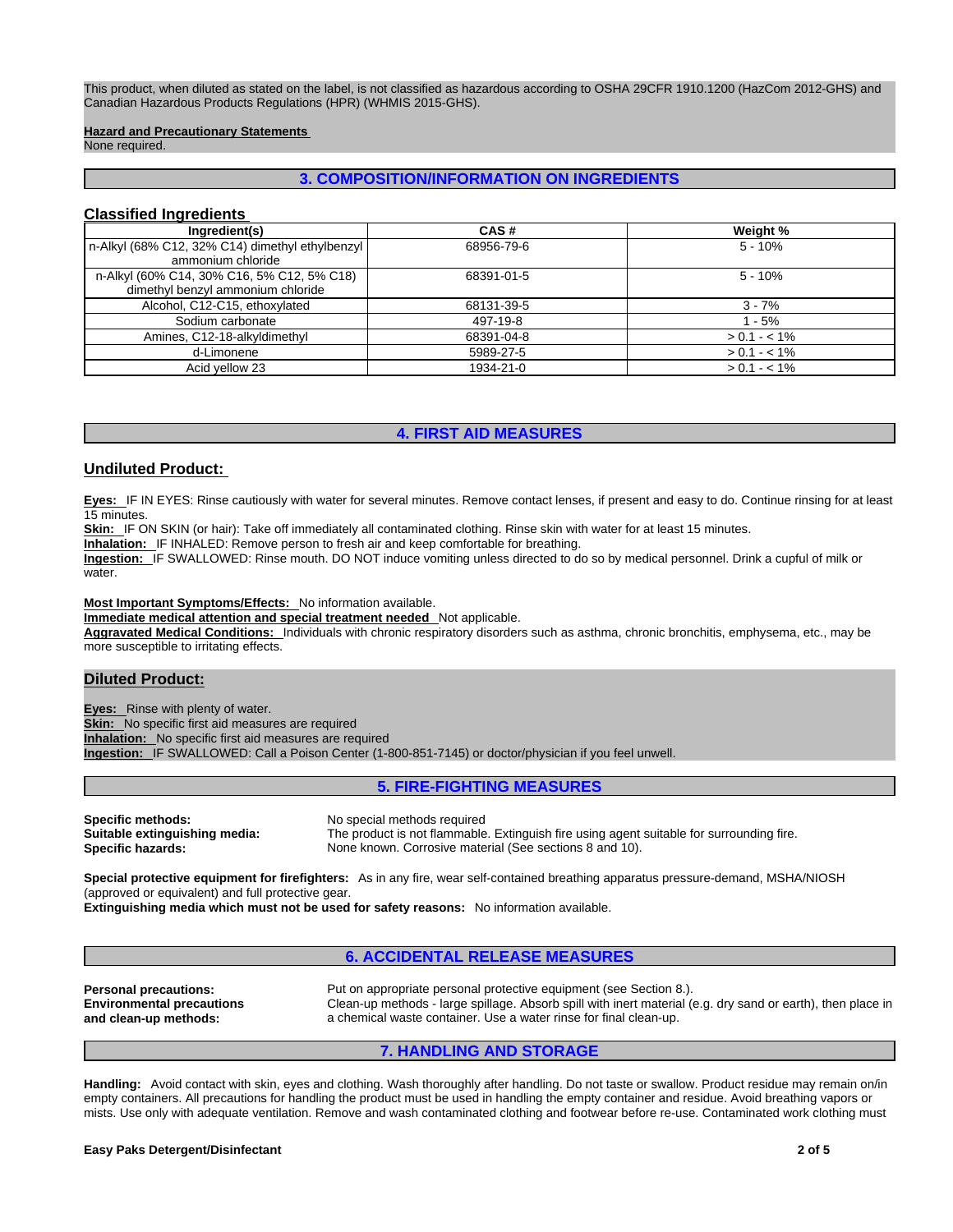not be allowed out of the workplace. Mix only with water. DO NOT MIX WITH BLEACH OR ANY OTHER PRODUCT OR CHEMICAL. Can react to release chlorine gas. Avoid breaking packets. Do not handle with wet hands or cut/puncture packets. If packets stick together, do not try to separate them. Keep out of reach of children. FOR COMMERCIAL AND INDUSTRIAL USE ONLY. **Storage:** Keep tightly closed in a dry, cool and well-ventilated place.

**Aerosol Level (if applicable) :** Not applicable.

## **8. EXPOSURE CONTROLS / PERSONAL PROTECTION**

| <b>Exposure Guidelines:</b> | This product, as supplied, does not contain any hazardous materials with occupational exposure limits |
|-----------------------------|-------------------------------------------------------------------------------------------------------|
|                             | established by the region specific regulatory bodies.                                                 |

#### **Undiluted Product:**

**Engineering measures to reduce exposure:**

Good general ventilation should be sufficient to control airborne levels. Respiratory protection is not required if good ventilation is maintained.

#### **Personal Protective Equipment**

| Eye protection:                                            | None required under normal use conditions. In cases of a broken packets or exposure to the inner<br>liquid or powder is possible, wear appropriate eye protection.    |
|------------------------------------------------------------|-----------------------------------------------------------------------------------------------------------------------------------------------------------------------|
| Hand protection:                                           | None required under normal use conditions. In cases of a broken packets or exposure to the inner<br>liquid or powder is possible, wear appropriate protective gloves. |
| Skin and body protection:                                  | Protective footwear. Wear suitable protective clothing.                                                                                                               |
| <b>Respiratory protection:</b><br><b>Hygiene measures:</b> | No personal protective equipment required under normal use conditions.<br>Handle in accordance with good industrial hygiene and safety practice.                      |

#### **Diluted Product:**

**Engineering measures to reduce exposure:**

Good general ventilation should be sufficient to control airborne levels.

#### **Personal Protective Equipment**

| Eye protection:                | No personal protective equipment required under normal use conditions. |
|--------------------------------|------------------------------------------------------------------------|
| Hand protection:               | No personal protective equipment required under normal use conditions. |
| Skin and body protection:      | No personal protective equipment required under normal use conditions. |
| <b>Respiratory protection:</b> | No personal protective equipment required under normal use conditions. |
| <b>Hygiene measures:</b>       | Handle in accordance with good industrial hygiene and safety practice. |

# **9. PHYSICAL AND CHEMICAL PROPERTIES**

**Explosion limits: - upper:** Not determined **- lower:** Not determined **Physical State:** Powder **Color: Opaque, Green Color:** Opaque, Green **Color:** Color: Creen **Color:** Creen **Color:** Creen **Color:** Cemon **Evaporation Rate:** No information available **Odor threshold:** No information available. **Boiling point/range: Not determined Melting point/range: Not determined Melting point/range:** Not determined **Autoignition temperature:** No information available **Solubility:** Completely Soluble **Solubility in other solvents:** No information available **Density: Specific gravity:** 0.75 Kg/L **Vapor density:** No information available **Bulk density:** No information available **Vanet Concernsivers Vapor pressure:** No information available.<br> **Flash point (°F):** > 200 °F > 93.3 °C **Concernsivers** Partition coefficient (n-octanol/water): N **Flash point (°F):** > 200 °F > 93.3 °C **Partition coefficient (n-octanol/water):** No information available **Viscosity:** No information available **Viscosity:** No information available **Viscosity:** No information available **Viscosity:** No information available **Elemental Phosphorus:** 0.00 % by wt. **VOC:** 0 % \* **Flammability (Solid or Gas):** Not applicable

**Decomposition temperature:** Not determined **pH:** ≈ Not applicable **Sustained combustion:** Not applicable

**Dilution pH:**

**Dilution Flash Point (°F):** > 200 °F > 93.3 °C **VOC % by wt. at use dilution:** 0 %

\* - Title 17, California Code of Regulations, Division 3, Chapter 1, Subchapter 8.5, Article 2, Consumer Products, Sections 94508

# **10. STABILITY AND REACTIVITY**

**Reactivity:** Not Applicable **Stability:** Not Applicable Stability: **Hazardous decomposition products:**<br>**Materials to avoid:** 

The product is stable<br>None reasonably foreseeable. **Materials to avoid:** Oxidizing agents. Anionic surfactant. Do not mix with chlorinated products (such as bleach).

**Easy Paks Detergent/Disinfectant 3 of 5**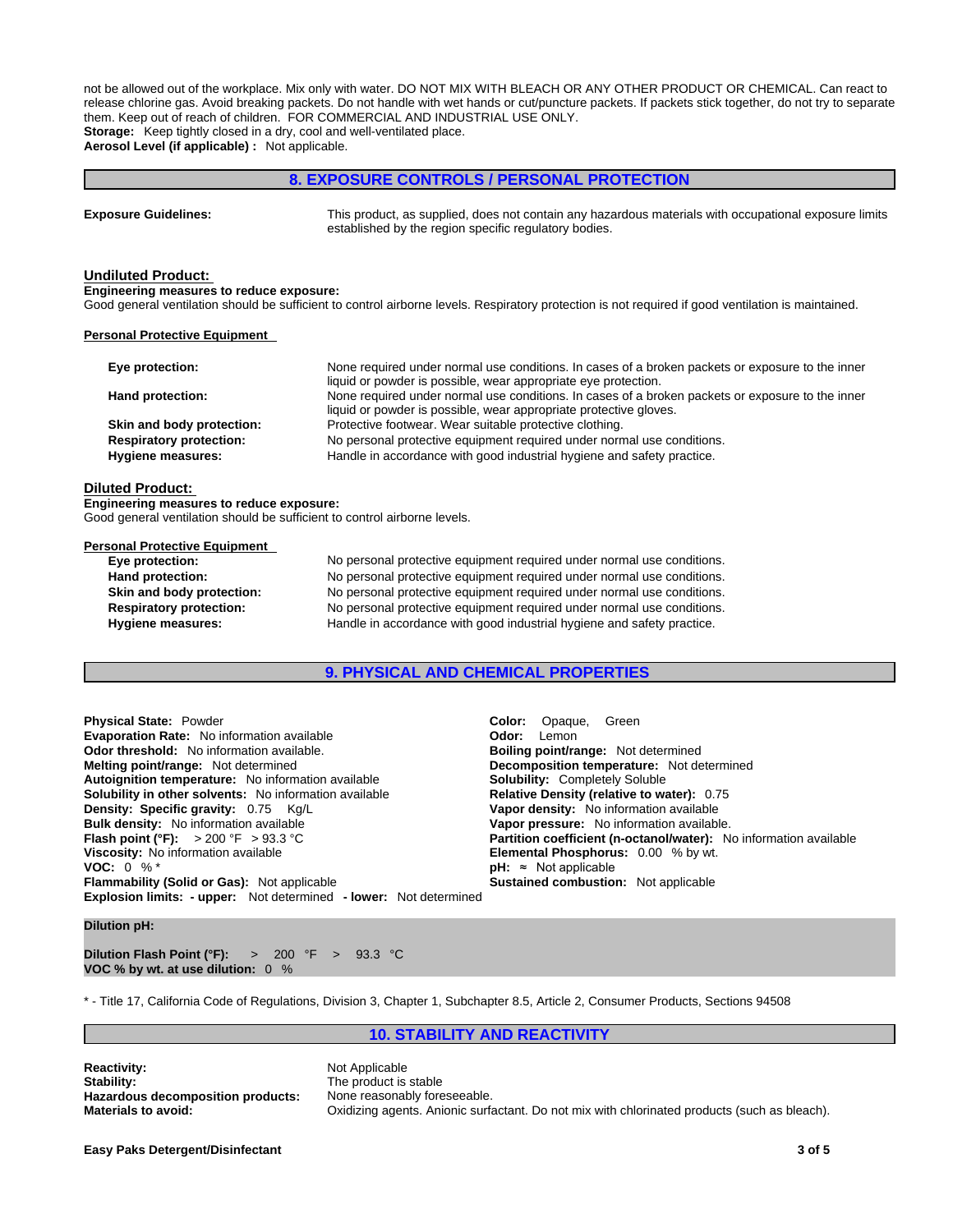**Conditions to avoid:** No information available.

# **11. TOXICOLOGICAL INFORMATION**

# **Information on likely routes of exposure:**

Skin contact, Inhalation, Ingestion, Eye contact

#### **Delayed, immediate, or chronic effects and symptoms from short and long-term exposure**

**Skin contact:** Corrosive. Causes severe burns. Symptoms may include burns, blisters, redness and pain (which may be delayed).

**Eye contact:** Corrosive. Causes serious eye damage. Symptoms may include pain, burning sensation, redness, watering, blurred vision or loss of vision.

**Ingestion:** Causes burns/ serious damage to mouth, throat and stomach. Symptoms may include stomach pain and nausea. **Inhalation:** May cause irritation and corrosive effects to nose, throat and respiratory tract. Symptoms may include coughing and difficulty breathing.

**Sensitization:** No known effects. May cause an allergic skin reaction. Symptoms may include rash, hives, itching, bumps, redness, swelling, and/or discomfort.

**Target Organs (SE):** None known

**Target Organs (RE):** None known

# **Numerical measures of toxicity**

**ATE - Oral (mg/kg):** 2600 **ATE** - **Dermal** (mg/kg):

**12. ECOLOGICAL INFORMATION**

**Ecotoxicity:** No information available.

**Persistence and Degradability:** No information available.

**Bioaccumulation:** No information available.

# **13. DISPOSAL CONSIDERATIONS**

Do not contaminate water, food, or feed by storage or disposal.

#### **Waste from residues / unused products (undiluted product):**

This product, as sold, if discarded or disposed, is not a hazardous waste according to Federal regulations (40 CFR 261.4 (b)(4)). Under RCRA, it is the responsibility of the user of the product to determine, at the time of disposal, whether the waste solution meets RCRA criteria for hazardous waste. Dispose in compliance with all Federal, state, provincial, and local laws and regulations.

#### **Waste from residues / unused products (diluted product):**

This product, when diluted as stated on this SDS, is not a hazardous waste according to Federal regulations (40 CFR 261.4 (b)(4)). Under RCRA, it is the responsibility of the user of the product to determine, at the time of disposal, whether the waste solution meets RCRA criteria for hazardous waste. Dispose in compliance with all Federal, state, provincial, and local laws and regulations.

**Pesticide Storage:**

Refer to product label.

**Pesticide Disposal:** Refer to product label.

**Container Disposal:** Refer to product label.

**RCRA Hazard Class (undiluted product):** Not Regulated. **RCRA Hazard Class (diluted product):** Not Regulated.